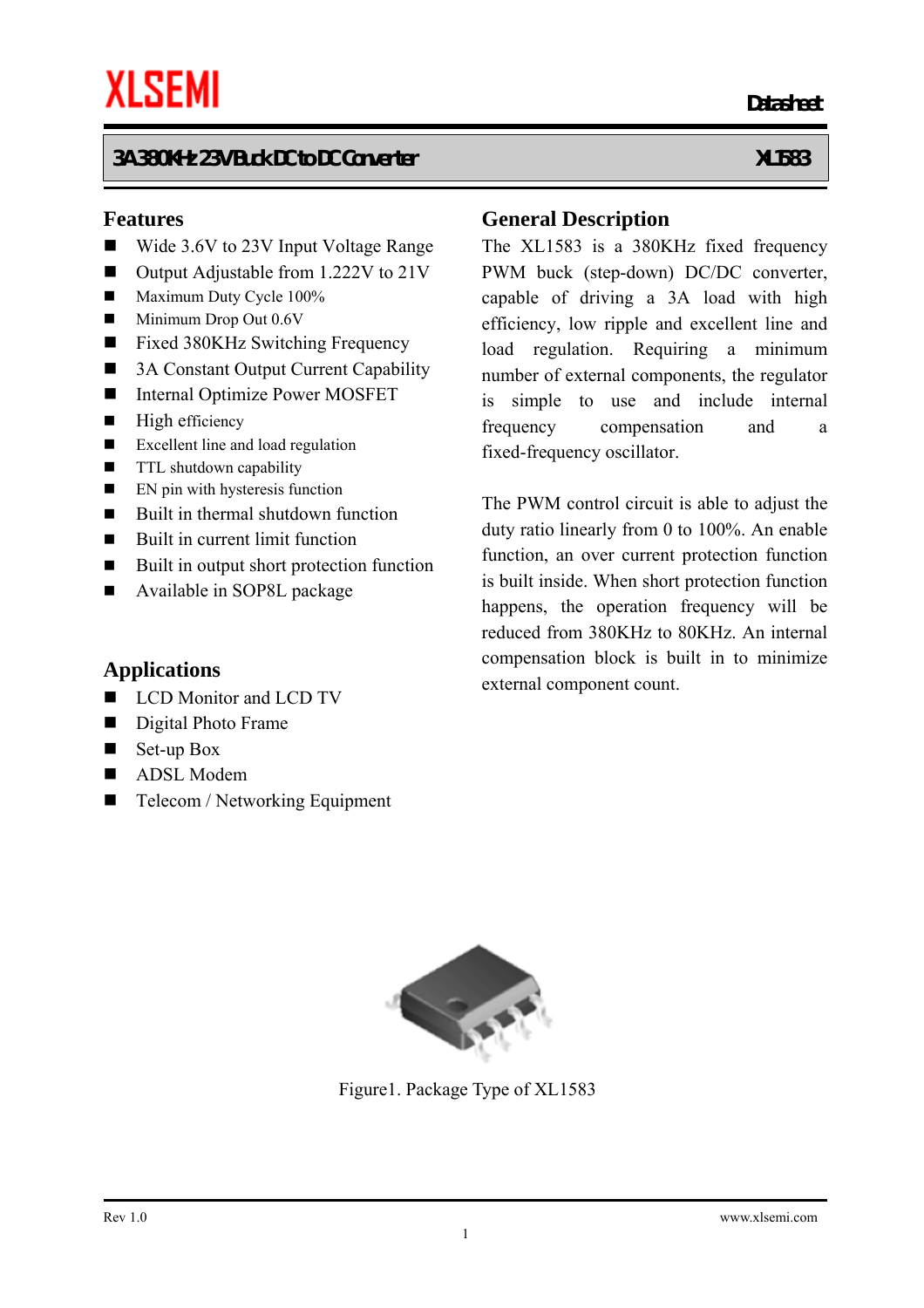# **THE SEMI** Datasheet

## **3A 380KHz 23V Buck DC to DC Converter XL1583**

## **Pin Configurations**





Table 1 Pin Description

| <b>Pin Number</b>                                                                                               | <b>Pin Name</b> | <b>Description</b>                                                                                                                                                                                                      |  |  |  |  |
|-----------------------------------------------------------------------------------------------------------------|-----------------|-------------------------------------------------------------------------------------------------------------------------------------------------------------------------------------------------------------------------|--|--|--|--|
| 1,6,8                                                                                                           | NC              | No Connected.                                                                                                                                                                                                           |  |  |  |  |
| $\overline{2}$                                                                                                  | <b>VIN</b>      | Supply Voltage Input Pin. XL1583 operates from a 3.6V to 23V<br>DC voltage. Bypass Vin to GND with a suitably large capacitor<br>to eliminate noise on the input.                                                       |  |  |  |  |
| Power Switch Output Pin (SW). Output is the switch node that<br>3<br><b>SW</b><br>supplies power to the output. |                 |                                                                                                                                                                                                                         |  |  |  |  |
| $\overline{4}$                                                                                                  | <b>GND</b>      | Ground Pin. Care must be taken in layout. This pin should be<br>placed outside of the Schottky Diode to output capacitor ground<br>path to prevent switching current spikes from inducing voltage<br>noise into XL1583. |  |  |  |  |
| 5                                                                                                               | <b>FB</b>       | Feedback Pin (FB). Through an external resistor divider<br>network, Feedback senses the output voltage and regulates it.<br>The feedback threshold voltage is 1.222V.                                                   |  |  |  |  |
| 7                                                                                                               | EN              | Enable Pin. Drive EN pin low to turn off the device, drive it<br>high to turn it on. Floating is default high.                                                                                                          |  |  |  |  |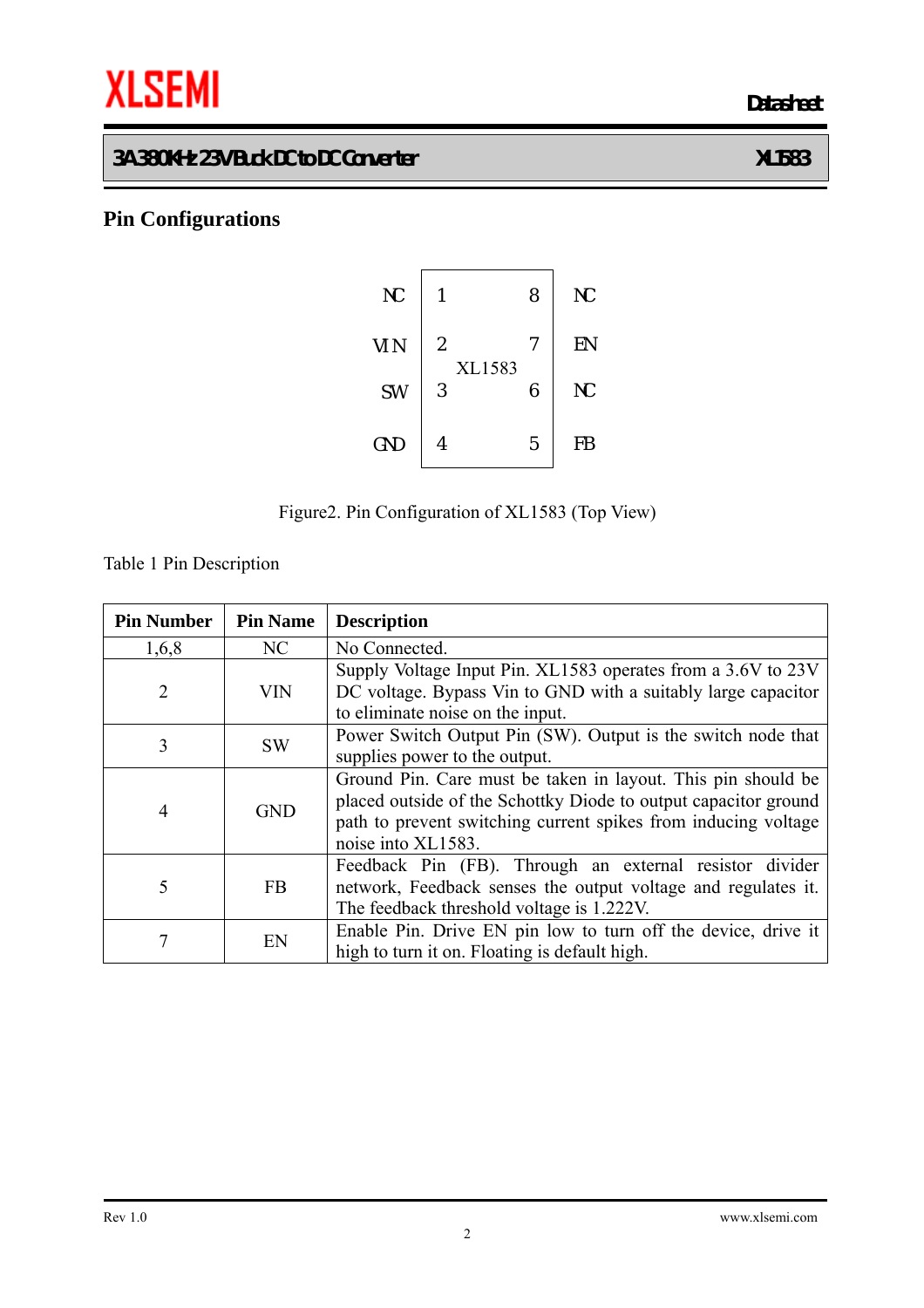# **THE SEMI** Datasheet

#### **3A 380KHz 23V Buck DC to DC Converter XL1583**

## **Function Block**



Figure3. Function Block Diagram of XL1583

## **Typical Application Circuit**



Figure4. XL1583 Typical Application Circuit 12V-5V/3A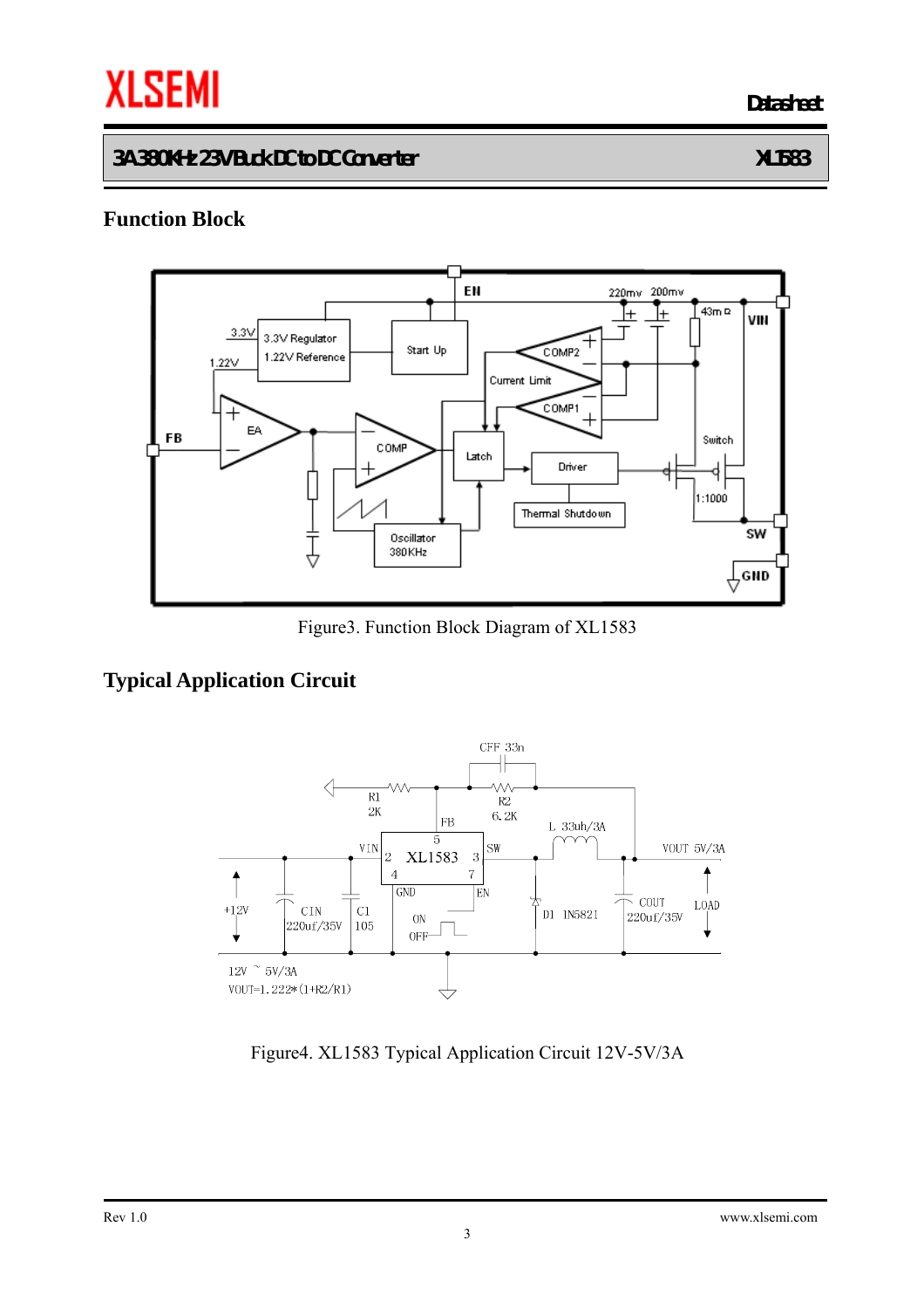#### **Ordering Information**

| Order Information | Marking ID | Package Type | Packing Type Supplied As  |
|-------------------|------------|--------------|---------------------------|
| XL1583E1          | XL1583E1   | SOP8L        | 2500 Units on Tape & Reel |

XLSEMI Pb-free products, as designated with "E1" suffix in the par number, are RoHS compliant.

#### **Absolute Maximum Ratings**(**Note1**)

| <b>Parameter</b>                             | <b>Symbol</b>       | <b>Value</b>       | Unit          |
|----------------------------------------------|---------------------|--------------------|---------------|
| Input Voltage                                | Vin                 | $-0.3$ to 28       | V             |
| Feedback Pin Voltage                         | $V_{FB}$            | $-0.3$ to Vin      | V             |
| EN Pin Voltage                               | $V_{EN}$            | $-0.3$ to Vin      | V             |
| <b>Output Switch Pin Voltage</b>             | $V_{\text{Output}}$ | $-0.3$ to Vin      | V             |
| Power Dissipation                            | $P_D$               | Internally limited | mW            |
| Thermal Resistance (SOP8)                    | $R_{JA}$            | 100                | $\rm ^{o}C/W$ |
| (Junction to Ambient, No Heatsink, Free Air) |                     |                    |               |
| <b>Operating Junction Temperature</b>        | $T_{I}$             | $-40$ to 125       | $\rm ^{o}C$   |
| <b>Storage Temperature</b>                   | $T_{STG}$           | $-65$ to 150       | $\rm ^{o}C$   |
| Lead Temperature (Soldering, 10 sec)         | <b>T</b> LEAD       | 260                | $\rm ^{o}C$   |
| ESD (HBM)                                    |                     | 2000               | V             |

**Note1:** Stresses greater than those listed under Maximum Ratings may cause permanent damage to the device. This is a stress rating only and functional operation of the device at these or any other conditions above those indicated in the operation is not implied. Exposure to absolute maximum rating conditions for extended periods may affect reliability.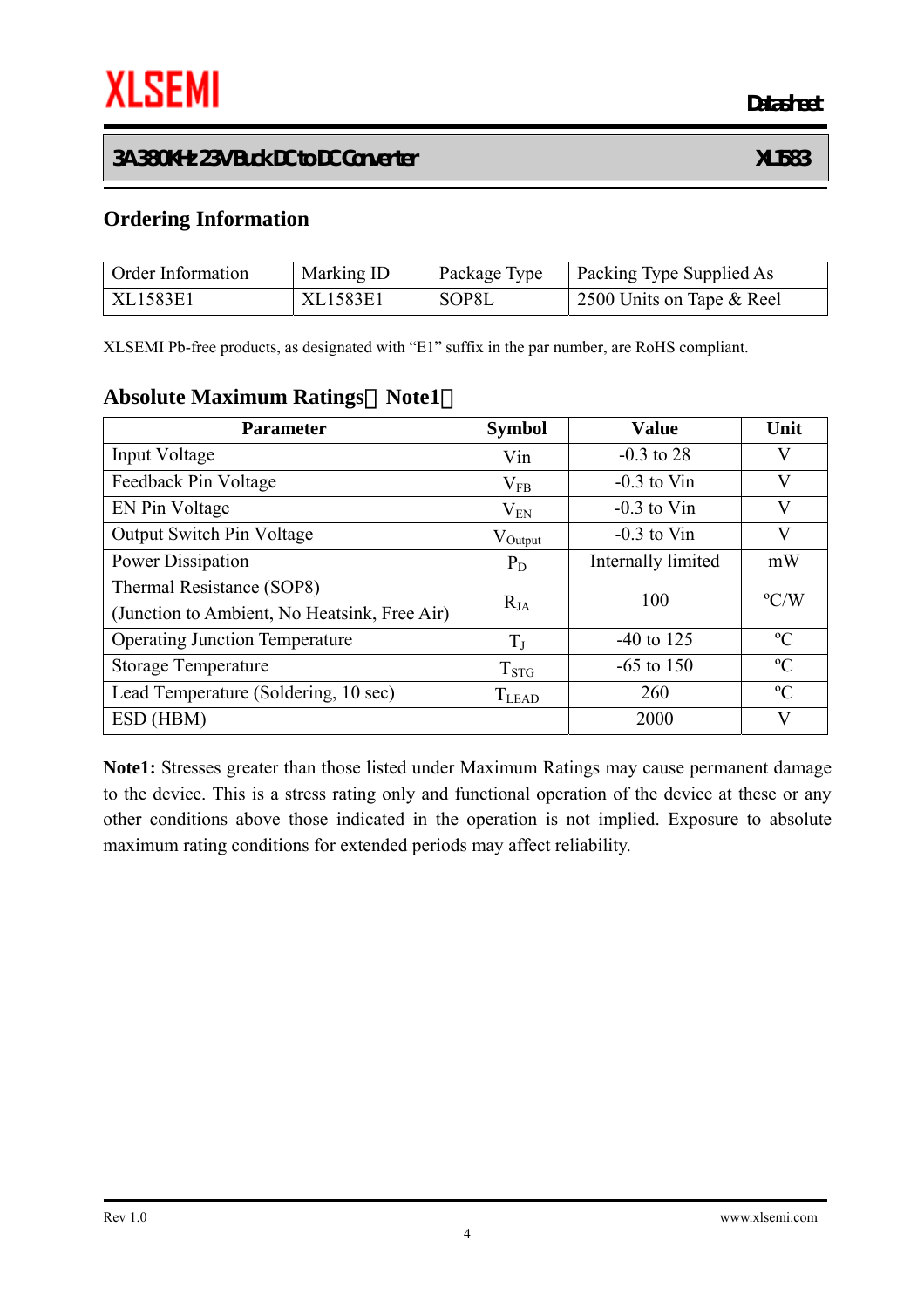## **XL1583 Electrical Characteristics**

 $T_a = 25$  ; unless otherwise specified.

| <b>Symbol</b>                          | <b>Parameter</b>    | <b>Test Condition</b>                               | Min.           | Typ. | Max.  | Unit          |  |  |
|----------------------------------------|---------------------|-----------------------------------------------------|----------------|------|-------|---------------|--|--|
| System parameters test circuit figure4 |                     |                                                     |                |      |       |               |  |  |
| <b>VFB</b>                             | Feedback<br>Voltage | $Vir = 7V$ to 25V, Vout=5V<br>Iload= $0.2A$ to $3A$ | 1.186<br>1.222 |      | 1.258 |               |  |  |
| Efficiency                             | ŋ                   | $Vin=12V$ , Vout=5V<br>$Iout=3A$                    |                |      |       | $\frac{0}{0}$ |  |  |

#### **Electrical Characteristics (DC Parameters)**

Vin = 12V, GND=0V, Vin & GND parallel connect a 220uf/50V capacitor; Iout=500mA,  $T_a$  = 25 ; the others floating unless otherwise specified.

| <b>Parameters</b>              | <b>Symbol</b>     | <b>Test Condition</b>                      | Min. | Typ.         | Max. | Unit          |
|--------------------------------|-------------------|--------------------------------------------|------|--------------|------|---------------|
| Input operation voltage        | Vin               |                                            | 3.6  |              | 23   | V             |
| <b>Shutdown Supply Current</b> | I <sub>STBY</sub> | $V_{EN} = 0V$                              |      | 60           | 200  | uA            |
| Quiescent Supply Current       | $I_q$             | $V_{EN}$ = 2V,<br>$V_{FB}$ = Vin           |      | 3            | 5    | mA            |
| <b>Oscillator Frequency</b>    | Fosc              |                                            | 323  | 380          | 437  | Khz           |
| <b>Switch Current Limit</b>    | $I_{L}$           | $V_{FB} = 0$                               |      | 4.7          |      | $\mathbf{A}$  |
| EN Pin Threshold               | $V_{EN}$          | High (Regulator ON)<br>Low (Regulator OFF) |      | 1.4<br>0.8   |      | V             |
| EN Pin Input Leakage           | $I_{H}$           | $V_{EN}$ = 2V (ON)                         |      | 1            | 15   | uA            |
| Current                        | $I_{L}$           | $V_{EN}$ = 0V (OFF)                        |      | $\mathbf{1}$ | 15   | <b>uA</b>     |
| Max. Duty Cycle                | $D_{MAX}$         | $V_{FB} = 0V$                              |      | 100          |      | $\frac{0}{0}$ |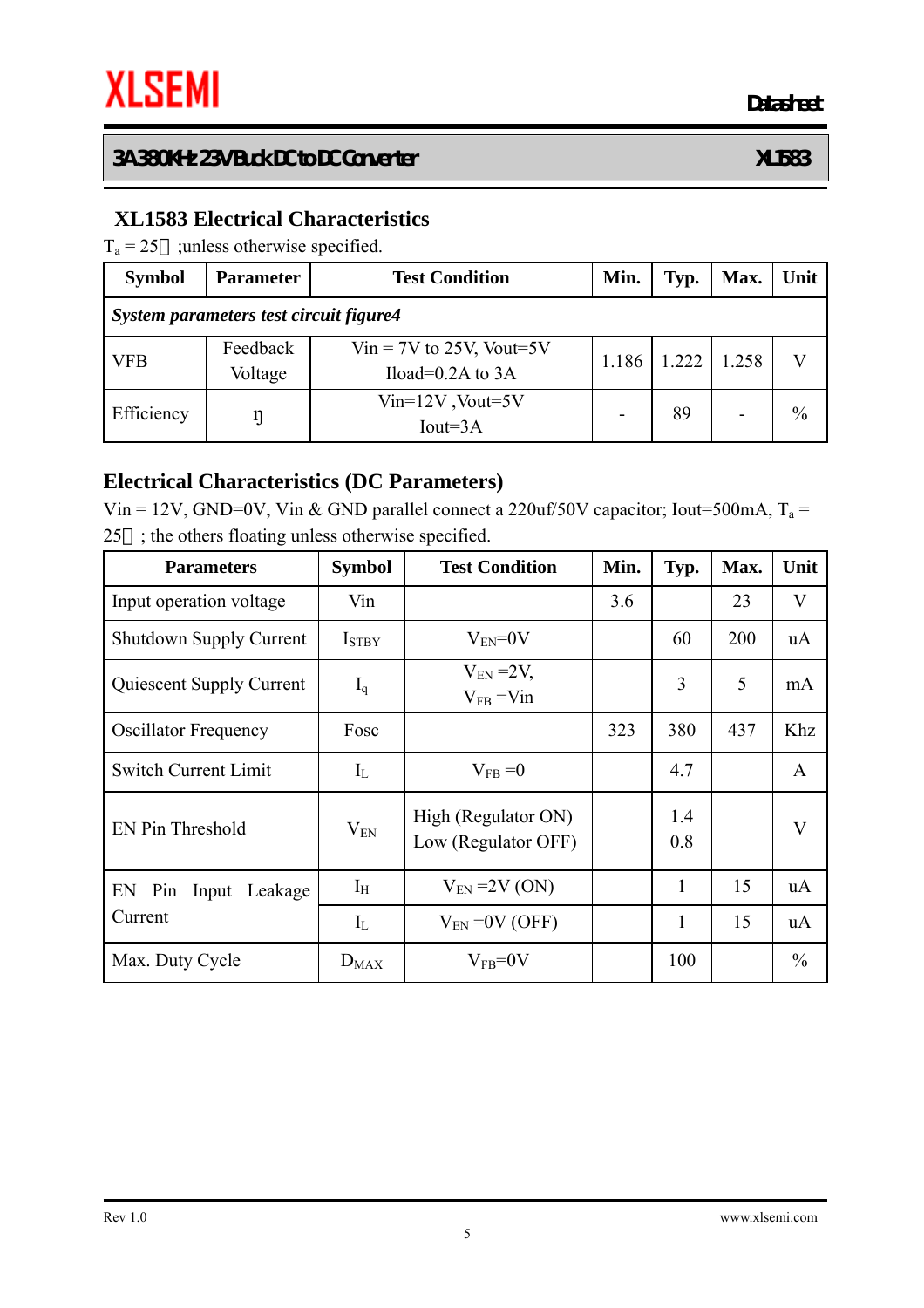*Datasheet* **Datasheet** 

#### **3A 380KHz 23V Buck DC to DC Converter XL1583**

## **Test Circuit and Layout guidelines**



Figure5. Standard Test Circuits and Layout Guides

Select R1 to be approximately 2K, use a 1% resistor for best stability.

C1 and CFF are optional; in order to increase stability and reduce the input power line noise, CIN and C1 must be placed near to VIN and GND;

For output voltages greater than approximately 10V, an additional capacitor CFF is required. The compensation capacitor is typically between 100 pf and 33 nf, and is wired in parallel with the output voltage setting resistor, R2. It provides additional stability for high output voltage, low input-output voltages, and/or very low ESR output capacitors, such as solid tantalum capacitors.

CFF=1/(31\*1000\*R2); This capacitor type can be ceramic, plastic, silver mica, etc. (Because of the unstable characteristics of ceramic capacitors made with Z5U material, they are not recommended.)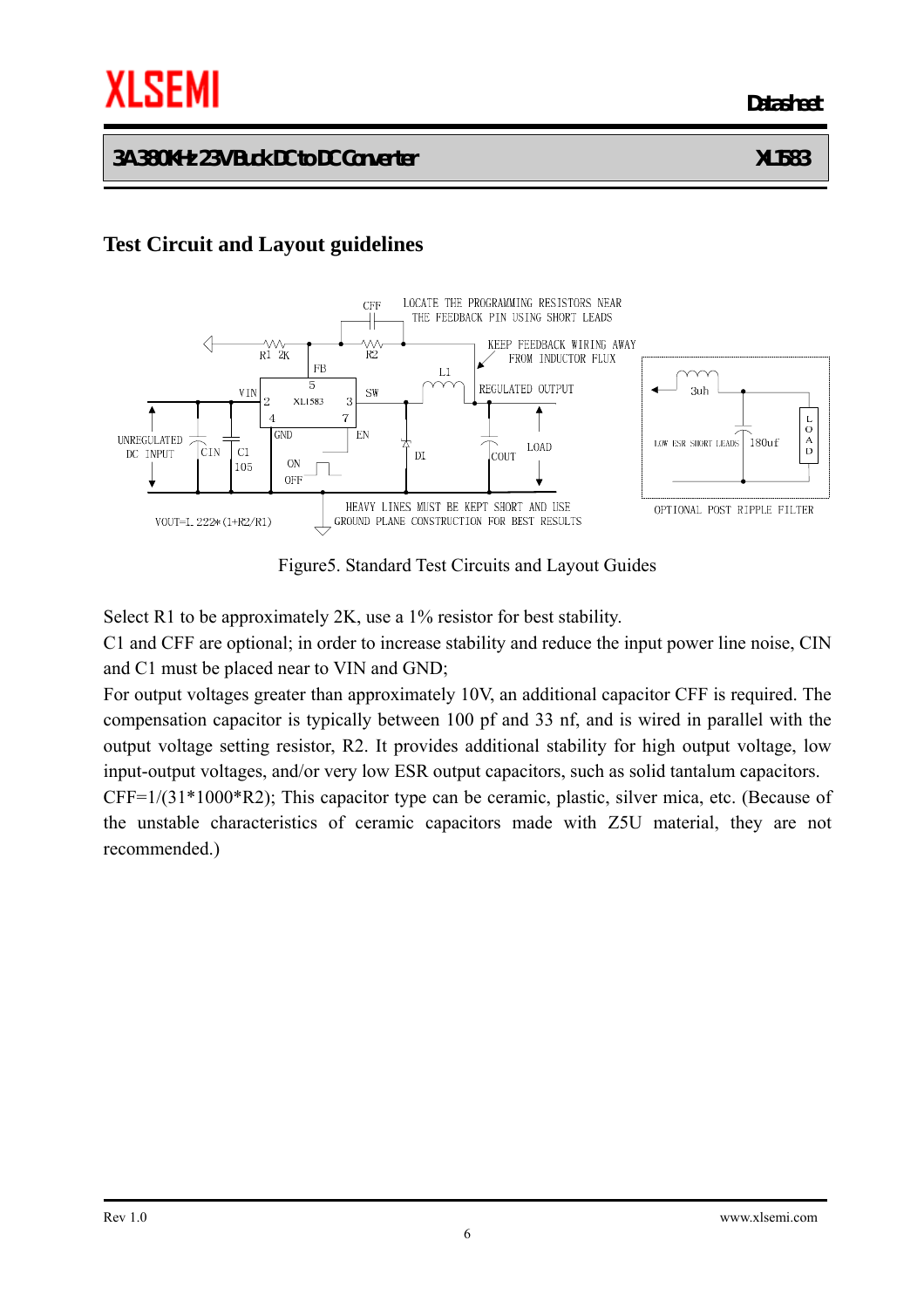# **Schottky Diode Selection Table**

| Current | Surface | Through | VR (The same as system maximum input voltage) |               |               |               |               |
|---------|---------|---------|-----------------------------------------------|---------------|---------------|---------------|---------------|
|         | Mount   | Hole    |                                               |               |               |               |               |
|         |         |         | 20V                                           | 30V           | 40V           | 50V           | 60V           |
| 1A      |         |         | 1N5817                                        | 1N5818        | 1N5819        |               |               |
|         |         |         |                                               |               |               |               |               |
| 3A      |         |         | 1N5820                                        | 1N5821        | 1N5822        |               |               |
|         |         |         | <b>MBR320</b>                                 | <b>MBR330</b> | <b>MBR340</b> | <b>MBR350</b> | <b>MBR360</b> |
|         |         |         | <b>SK32</b>                                   | <b>SK33</b>   | <b>SK34</b>   | <b>SK35</b>   | <b>SK36</b>   |
|         |         |         |                                               | 30WQ03        | 30WQ04        | 30WQ05        |               |
|         |         |         |                                               | 31DQ03        | 31DQ04        | 31DQ05        |               |
|         |         |         | SR302                                         | <b>SR303</b>  | <b>SR304</b>  | <b>SR305</b>  | <b>SR306</b>  |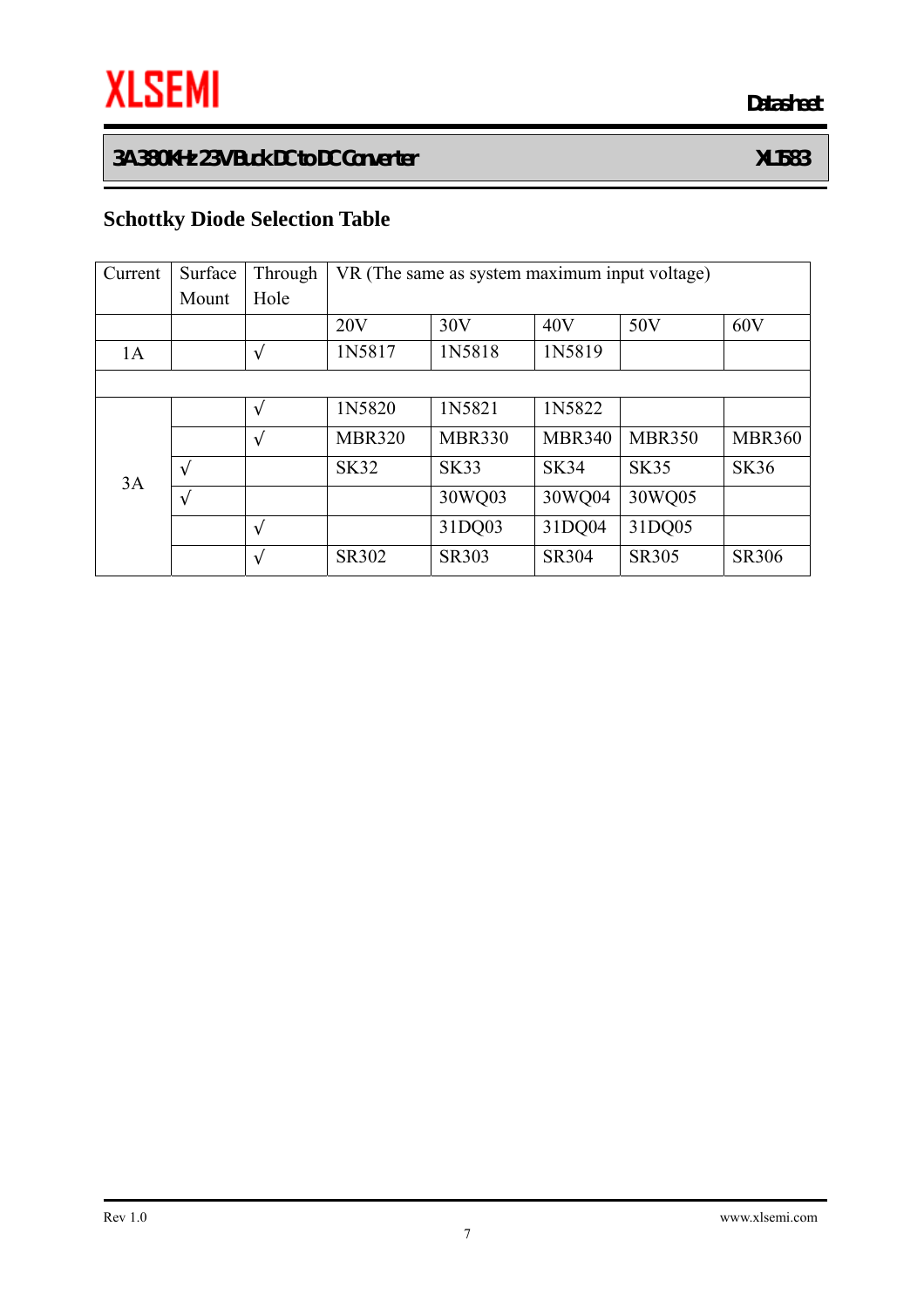## **Typical System Application for 12V ~ 5V/3A Version**



Figure6. XL1583 System Parameters Test Circuit  $(12V \sim 5V/3A)$ 

#### **Typical System Application for 12V ~ 3.3V/3A**